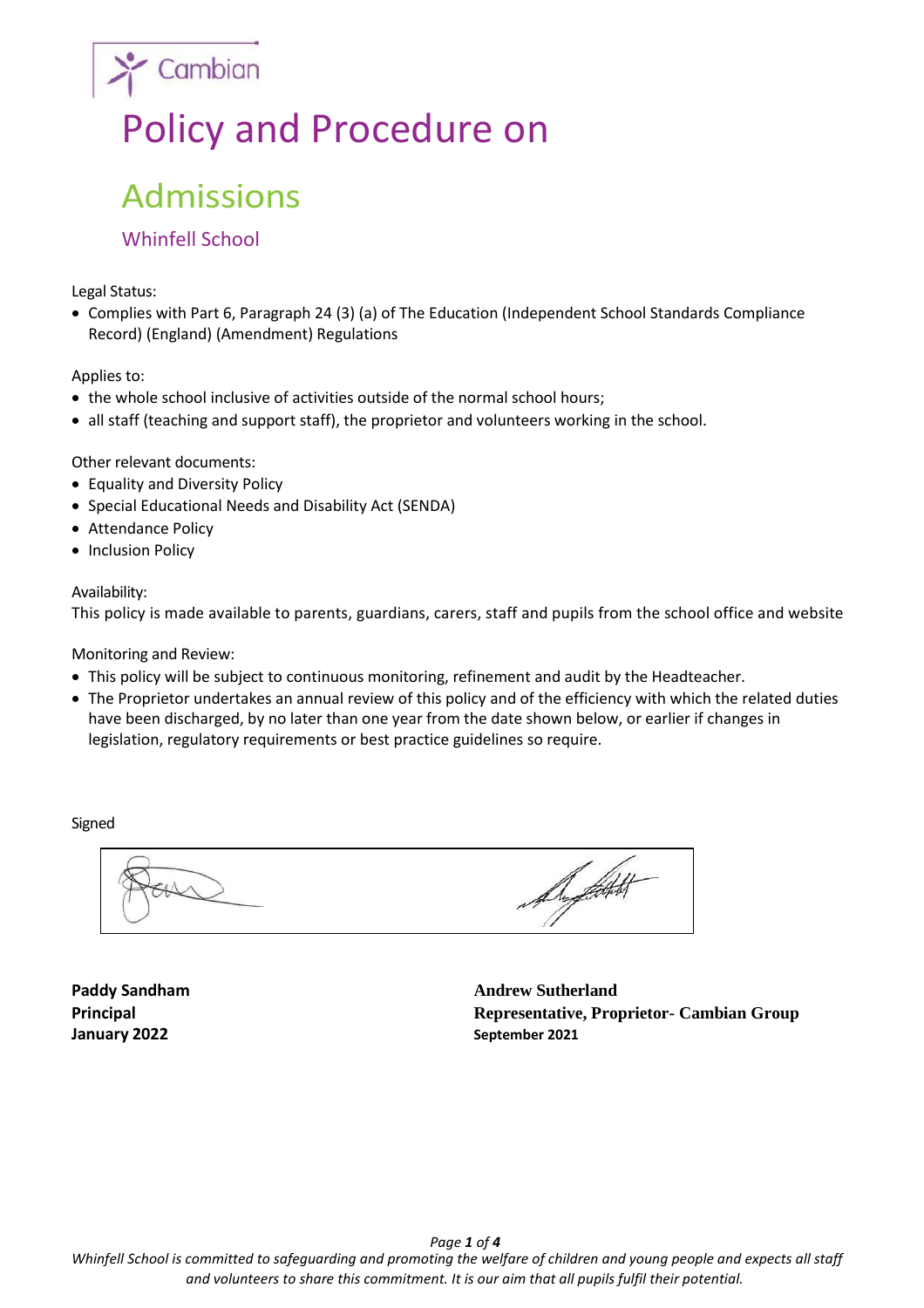#### Admission Policy

At Whinfell School we are registered to care for and educate children from the age of 11 to 19 covering Key Stages 3-5. No child is refused entry on the grounds of race, ethnicity, gender, religion or sexual orientation. We require confirmation of the date of birth of a child.

#### Pupil Profile

Whinfell School is an independent specialist school offering 38-week day placements for students aged 11- 19 years with Autistic Spectrum Disorder, communication difficulties, challenging behaviour and other related complex diagnoses. Each of our students has their own unique combination of learning, behavioural and sensory needs. The majority of our students have difficulty in communicating their needs and often display challenging behaviour as part of their strategies to communicate. All students have an EHCP outlining their complex needs coming to us from a diverse range of backgrounds and may have experienced negative life-changing traumas which profoundly impact the way they are able to socialise and access education. Due to multiple placement breakdowns our students often exhibit under-developed learning behaviours, have huge gaps in their education and are operating below age expected levels.

The school provides a safe nurturing environment where students are supported to develop their potential physically, socially, emotionally and academically. Emphasis in the school is thus on the development of community values, i.e. a caring and considerate attitude to others, good manners, self-discipline, service to the community and the pursuit of excellence. All this, of course, has a direct bearing on our curriculum design.

#### Referrals

Most students are referred directly through their Local Authority (placing LA). However, we do also accept parental referrals. In line with the Special Education Needs Code of Practice a multi-disciplinary decision is reached whereby the child with parents and/or guardians and/or carers visits the school. If is it agreed that the school is, in principle, the most appropriate educational setting for the child then a further assessment process is initiated . Parents or guardians/carers will also be asked to provide the school with any further information which they feel will enable us to provide their child with the best possible education. If agreed a place will be offered based on availability and in accordance with the *Code of Practice for Schools, Disability Discrimination Act 1995 Part 4* and Schedule 10 of the Equality Act 2010. Where a placement is agreed a transition plan appropriate to the students' needs is put in place.

#### Special Educational Needs

All of our students have an Education, Health Care Plan (EHCP), which details the four Special Educational Categories of Need: Cognition and learning, Social, emotional and mental health, Communication and interaction and Sensory/physical needs. Our curriculum is designed with these four categories of need as cornerstones and therefore ensures that we meet the complex needs of each of our students.

Each of the 'traditional' National Curriculum subject areas are encompassed in our half-termly whole school themes, which run on a 4 year cycle, alongside the additional areas of independence, social skills, emotional development, communication skills, EHCP and therapeutic outcomes. This is presented to the students as a learning journey so that no half term's theme is discreet; for each theme there is a lead in to the topic, the main

#### *Page 2 of 4*

*Whinfell School is committed to safeguarding and promoting the welfare of children and young people and expects all staff and volunteers to share this commitment. It is our aim that all pupils fulfil their potential.*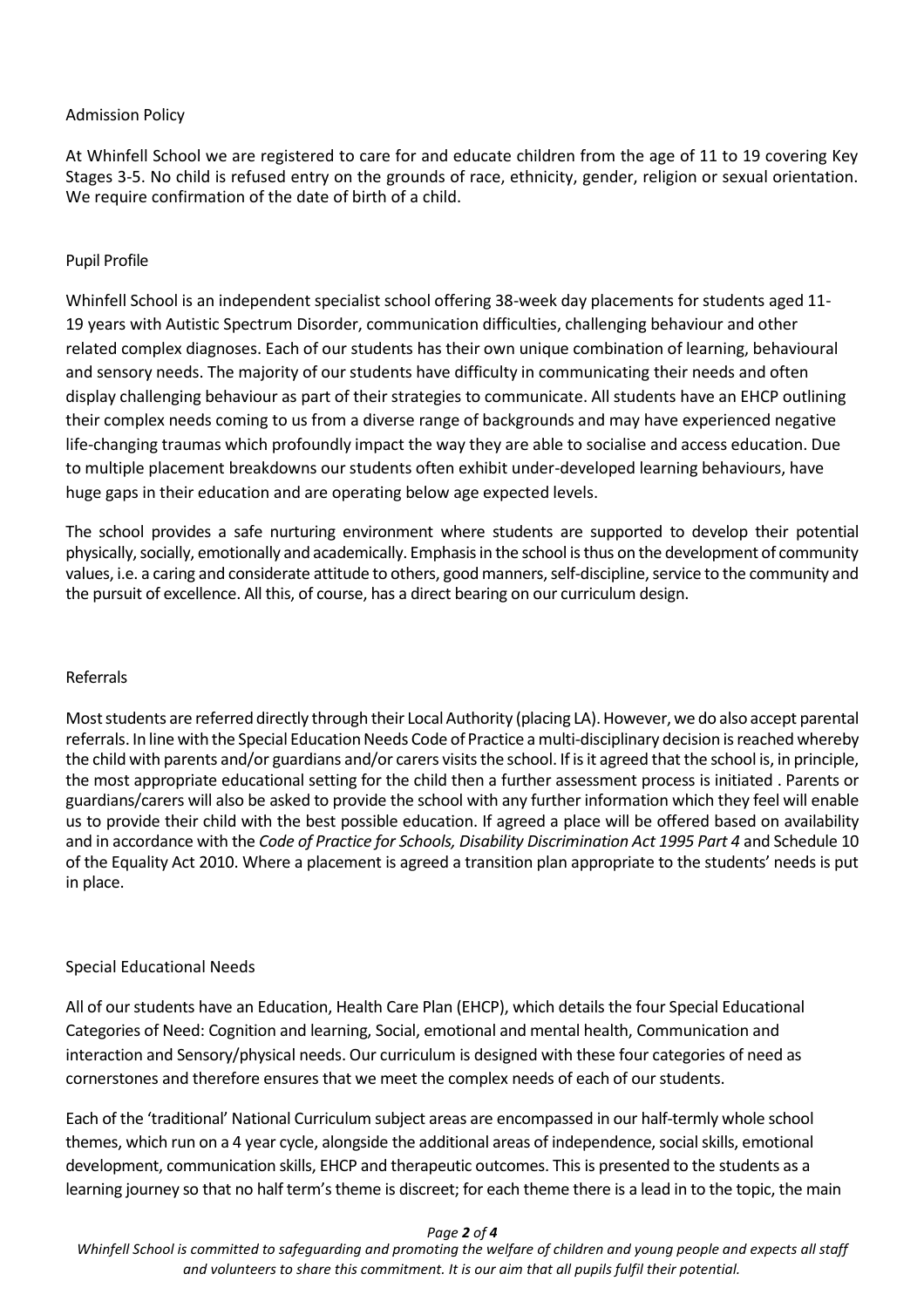topic and then a lead out, which links to the next term's theme. By designing our curriculum in this way, we aim to contextualise the student's learning and re-visit skills and content throughout the 4 year cycle.

We thereby offer a broad and balanced curriculum for every student. Alongside the core curriculum, we have planned a calendar of additional events throughout the year. These events meet key British Values as well as offering Social, Moral, Spiritual and Cultural experiences that will be underpinned by weekly assemblies. In addition to this, we offer therapeutic support through Speech and Language therapy, Occupational therapy and Clinical Psychology all of which we consider an integral part of the curriculum, not additional aspects.

#### English as an Additional Language

Our school will make provision for children who have English as an additional language, (EAL) in the assessment procedure. We do not regard children as having a 'learning difficulty' solely because the 'language or medium of communication of the home is different from the language in which he or she is or will be taught' (Education Act 1996, Section 312(1), (2) and (3). However, pupils for whom English is an additional language (EAL) will be provided with appropriate support provided they meet our School Academic criteria. They will be assessed to gauge the support that may be needed in order to ensure equal access to the curriculum along with all other aspects of life at our school. Our school has a policy and procedures for students requiring *English as an Additional Language* (EAL).

#### Admissions Policy Appendix

It should be recognised that the young person may be ambivalent at best about the school and that because of this they may well not take in all the information given – to this end, further information will need to be offered at a later date.

As much information as possible will be sought at the point of referral to inform assessment as to whether the referral is appropriate and as to whether the school is able to meet the needs of the young person. Information sought should include:

- young person's name;
- age and date of birth;
- gender;
- ethnic background, cultural needs, religious needs/persuasion;
- health needs & history;
- educational history, needs, current provision, support received & required including whether there is a statement of special educational needs proposed educational plan;
- risk issues, level of supervision required, establish if any history of self-harm/suicide, history of volatile and aggressive behaviour, child protection issues, risks presented by third parties;
- expectations and requirements sought by the placing authority to need the young person's needs;
- the name, address and telephone number of the young person's case accountable social worker (if applicable);
- the young person's legal status;
- the young person's and their family's social history;
- any special issues e.g., restriction of contact, child protection and
- criminal history (if any) and whether any existing criminal proceeding are outstanding.

The information provided will assist the school team in their assessment as to whether a school placement is viable and appropriate. The school will consider whether it has sufficient staffing in terms of number and experience to manage such admission both in terms of the individual young person's needs and respect of the potential impact that the admission may have on existing group dynamics. Should a referral be accepted for admission, the school will notify the company's finance department as soon as practically possible in order that the appropriate contract arrangements can be administered with the relevant placing authority. Measures of

#### *Page 3 of 4*